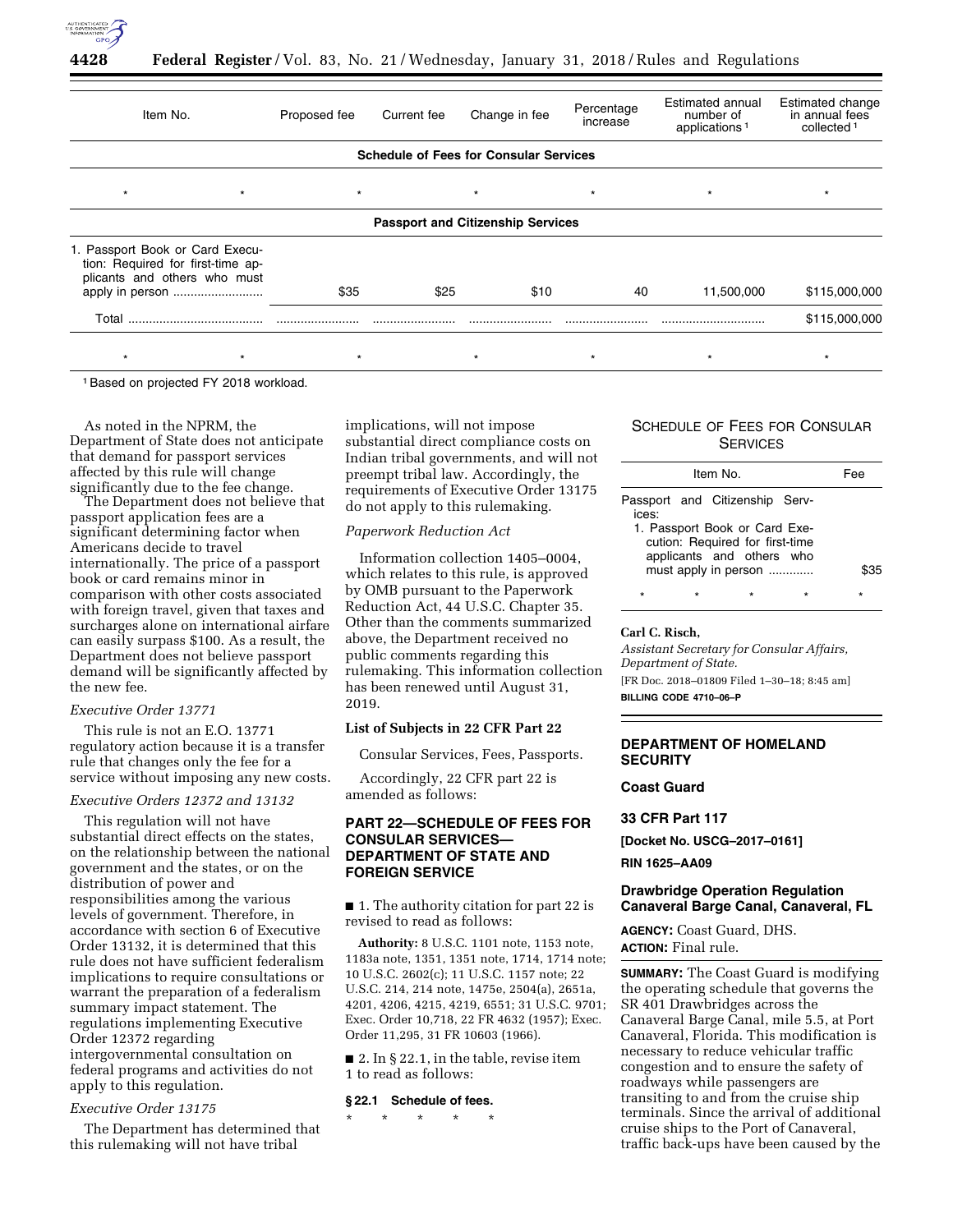on demand drawbridge openings. This modification allows the bridges to not open to navigation during prime cruise ship passenger loading and unloading times on Saturdays and Sundays. **DATES:** This rule is effective March 2, 2018.

**ADDRESSES:** To view documents mentioned in this preamble as being available in the docket, go to *[http://](http://www.regulations.gov) [www.regulations.gov,](http://www.regulations.gov)* type USCG–2017– 0161. In the ''SEARCH'' box and click ''SEARCH.'' Click on Open Docket Folder on the line associated with this rulemaking.

**FOR FURTHER INFORMATION CONTACT:** If you have questions on this rule, call or email LT Allan Storm, Sector Jacksonville, Waterways Management Division, U.S. Coast Guard; telephone 904–714–7616, email *[Allan.H.Storm@](mailto:Allan.H.Storm@uscg.mil) [uscg.mil.](mailto:Allan.H.Storm@uscg.mil)* 

#### **SUPPLEMENTARY INFORMATION:**

#### **I. Table of Abbreviations**

CFR Code of Federal Regulations DHS Department of Homeland Security FR Federal Register NPRM Notice of proposed rulemaking Pub. L. Public Law § Section FL Florida SR State Route MHW Mean High Water U.S.C. United States Code

### **II. Background Information and Regulatory History**

On October 23, 2017, we published a notice of proposed rulemaking from drawbridge regulation with request for comments entitled Drawbridge Operation Regulations: Canaveral Barge Canal, Canaveral, FL in the **Federal Register** (82 FR 48940). We received three comments on this rule.

# **III. Legal Authority and Need for Rule**

The Coast Guard is issuing this rule under authority in 33 U.S.C. 499.

The SR 401 Drawbridges across the Canaveral Barge Canal, mile 5.5, at Port Canaveral, FL are three parallel double leaf bascule bridges that have a vertical clearance of 25 feet at MHW in the closed to navigation position and a horizontal clearance of 90 feet between the fender system. Presently, in accordance with 33 CFR 117.273(b), the bridges shall open on signal, except that from 6:15 a.m. to 8 a.m. and 3:30 p.m. to 5:15 p.m. Monday through Friday except Federal holidays, the bridges need not open and from 10 p.m. to 6 a.m. the bridges must open on signal if at least three hours notice is given. The bridges must open as soon as possible for the passage of public vessels of the Unites States and tugs with tows. The

Canaveral Port Authority, with concurrence from the bridge owner, Florida Department of Transportation requested the operating schedule be changed to allow the bridges to not open to navigation from 11 a.m. to 2 p.m. on Saturdays and Sundays. This will provide relief to the increase in vehicle traffic congestion on the weekends while meeting the reasonable needs of navigation.

# **IV. Discussion of Comments, Changes and the Final Rule**

The Coast Guard received three comments to this rule stating that this regulation is unnecessarily restrictive to recreational boaters. All comments also recommended that if the Coast Guard moves forward with changing the operating schedule, they should consider allowing the bridge to open on the hour during the 11 a.m. to 2 p.m. closure. The Coast Guard has considered this recommendation, however, after analyzing vessel traffic data versus vehicular traffic data, the Coast Guard has determined that the benefit of reducing vehicle traffic to enhance the safety on the roadways, without compromising the safety of mariners, outweighs an inconvenience to vessels transiting the waterway.

#### **V. Regulatory Analyses**

We developed this rule after considering numerous statutes and Executive Orders related to rulemaking. Below we summarize our analyses based on a number of these statutes and Executive Orders, and we discuss First Amendment rights of protesters.

#### *A. Regulatory Planning and Review*

Executive Orders 12866 and 13563 direct agencies to assess the costs and benefits of available regulatory alternatives and, if regulation is necessary, to select regulatory approaches that maximize net benefits. Executive Order 13771 directs agencies to control regulatory costs through a budgeting process. This rule has not been designated a ''significant regulatory action,'' under Executive Order 12866. Accordingly, it has not been reviewed by the Office of Management and Budget (OMB) and pursuant to OMB guidance it is exempt from the requirements of Executive Order 13771.

This regulatory action determination is based on the ability that vessels can still transit the bridge before and after the proposed periods. Vessels that can pass under the bridge in the closed position may continue to do so.

#### *B. Impact on Small Entities*

The Regulatory Flexibility Act of 1980 (RFA), 5 U.S.C. 601–612, as amended, requires federal agencies to consider the potential impact of regulations on small entities during rulemaking. The term ''small entities'' comprises small businesses, not-for-profit organizations that are independently owned and operated and are not dominant in their fields, and governmental jurisdictions with populations of less than 50,000. The Coast Guard received no comments from the Small Business Administration on this rule. The Coast Guard certifies under 5 U.S.C. 605(b) that this rule will not have a significant economic impact on a substantial number of small entities.

While some owners or operators of vessels intending to transit the bridge may be small entities, for the reasons stated in section V.A above, this rule will not have a significant economic impact on any vessel owner or operator.

Under section 213(a) of the Small Business Regulatory Enforcement Fairness Act of 1996 (Pub. L. 104–121), we want to assist small entities in understanding this rule. If the rule would affect your small business, organization, or governmental jurisdiction and you have questions concerning its provisions or options for compliance, please contact the person listed in the **FOR FURTHER INFORMATION CONTACT**, above.

Small businesses may send comments on the actions of Federal employees who enforce, or otherwise determine compliance with, Federal regulations to the Small Business and Agriculture Regulatory Enforcement Ombudsman and the Regional Small Business Regulatory Fairness Boards. The Ombudsman evaluates these actions annually and rates each agency's responsiveness to small business. If you wish to comment on actions by employees of the Coast Guard, call 1– 888–REG–FAIR (1–888–734–3247). The Coast Guard will not retaliate against small entities that question or complain about this rule or any policy or action of the Coast Guard.

#### *C. Collection of Information*

This rule calls for no new collection of information under the Paperwork Reduction Act of 1995 (44 U.S.C. 3501– 3520).

# *D. Federalism and Indian Tribal Government*

A rule has implications for federalism under Executive Order 13132, Federalism, if it has a substantial direct effect on the States, on the relationship